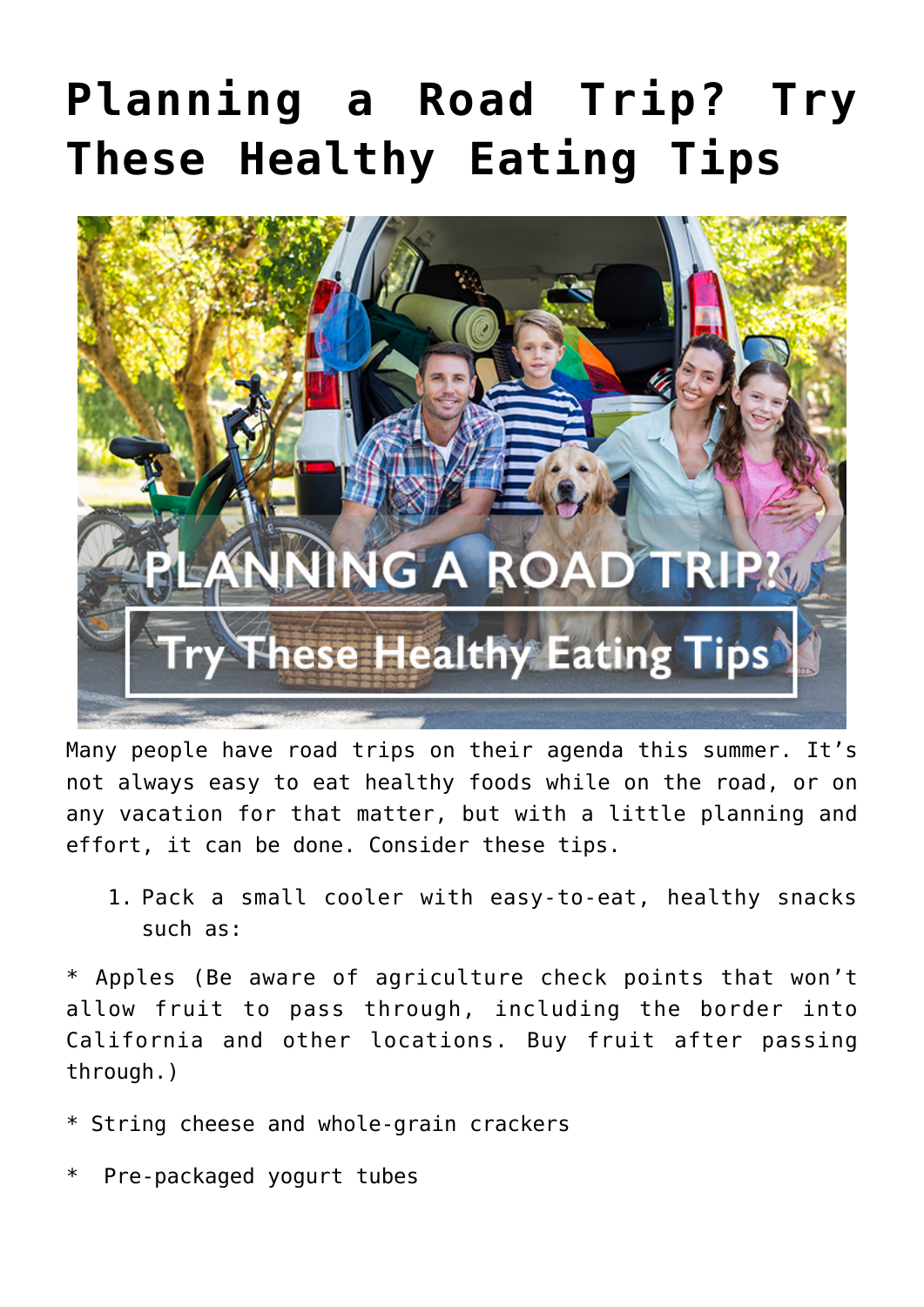\* Trail mix and dried fruit

\* Hummus and pre-cut veggies, such as carrots, radishes, snap peas and bell peppers

\* Celery and small individual-sized containers of peanut butter (check the peanut butter aisle for the small 1-2 tablespoon packages); pretzels also can be dipped in peanut butter for an easy snack

\* Whole-grain bread with peanut butter and jam, or cheese and lunchmeat

\* Wet wipes and garbage bags for easy clean up

2. Take refillable water bottles to save cooler space and to avoid spending money on sugary beverages. Refill the bottles each time you stop for gas and restroom breaks.

3. When eating out, seek healthier options such as fruit cups or slices, milk, wraps, salads, rice and veggie bowls and whole-grain options of breads, tortillas and rice.

4. Use a navigation app on your smartphone to look for restaurants near you beyond the ones connected to the gas station when stopping to refuel. Consider non-burger fast food restaurants for variety and possibly healthier options, such as:

\* Sandwich restaurants where you could split a larger sandwich with a family member and load up on the veggies options.

\* Chinese restaurants, which often have more vegetable options than other fast food restaurants.

\* Mexican restaurants where you can look for beans, rice and veggies, but remember to eat less of the high-fat fried foods.

\* Pita and wrap restaurants, which also offer fresh veggie options, but beware of high-calorie sauces.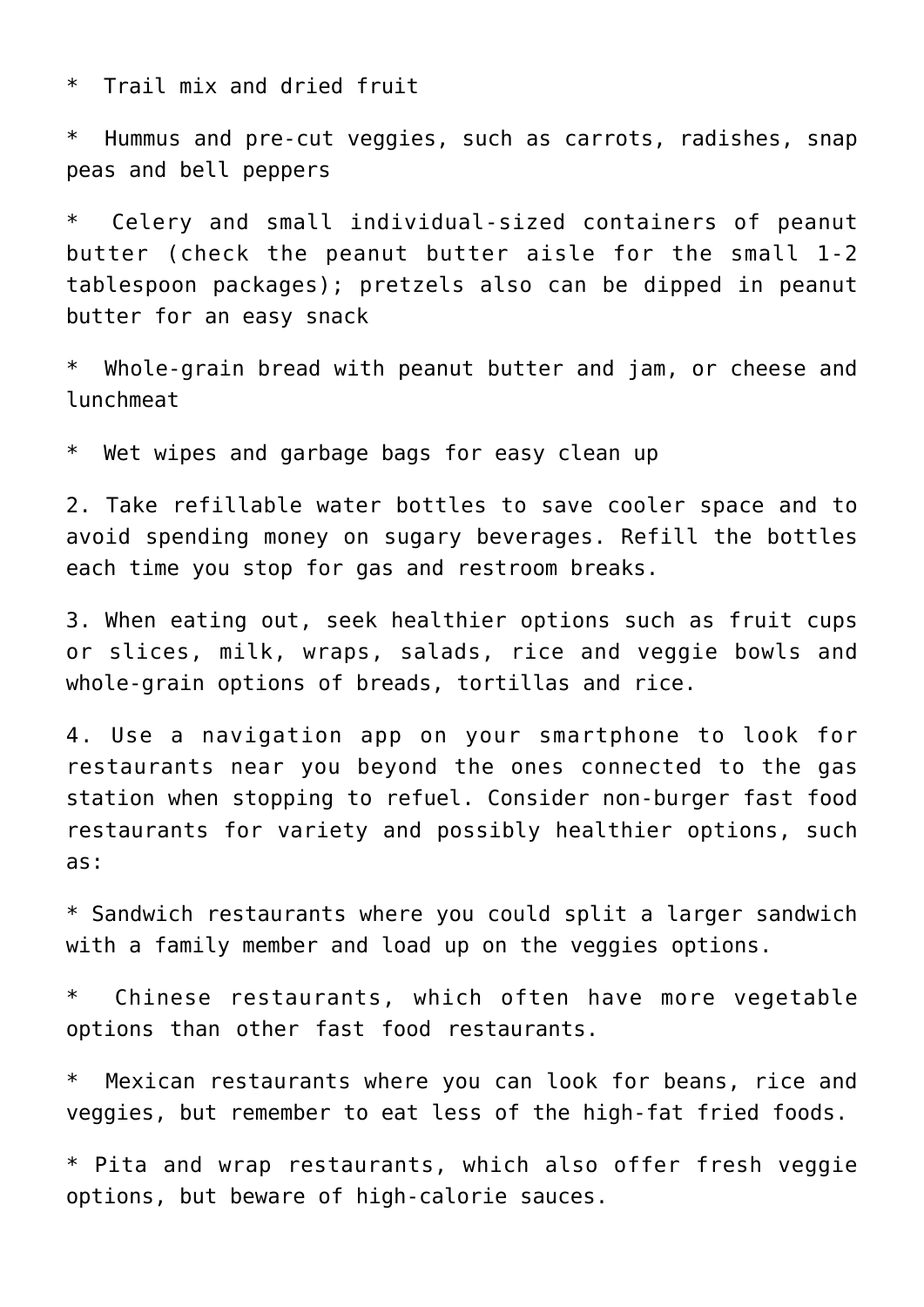5. Make farmers markets a destination around meal times. This is a great way to literally taste some of the local foods and culture. Most markets have more than just produce, so enjoy many other vendors selling fresh breads, homemade tamales, side salads and more. Plus, you'll get to move and stretch your legs after all that driving.

6. Visit grocery stores or local bakeries at your destination to buy meals and/or replenish your healthy snack cooler. Consider whole-grain muffins, fruit and small milk containers for breakfast or instant oatmeal packets you can make with hot water from gas stations or hotel room coffee makers.

7. Plan moving time. Search for places along the way for walking, hiking, biking or swimming adventures to break up driving time and get your body moving. It might take a little extra time, but together with choosing varieties of fruits and veggies, moving your body will help you feel more energized, help you sleep better and help keep you "regular."

8. Make gas and restroom breaks a physical activity break—walk, run, dance or do yoga or stretches. You could even have races with the family. Consider ordering your meals takeout and head to a picnic spot at a local park to enjoy fresh air and more opportunities to move your body.

9. Save treats for events and special destinations of your trip. This will save your car from sugary, sticky spills and melts, and also help reduce calories consumed.

10. Plan non-food activities in the car to pass time and to avoid the snacking-from-boredom syndrome. Listen to audio books the whole car can enjoy, make videos of the family rocking out to a favorite song, sketch Picasso-like portraits of each other without looking at the paper, play "I Spy," bingo or read books and articles about the history of places you're going to visit.

By: Melanie Jewkes, Utah State University Extension family